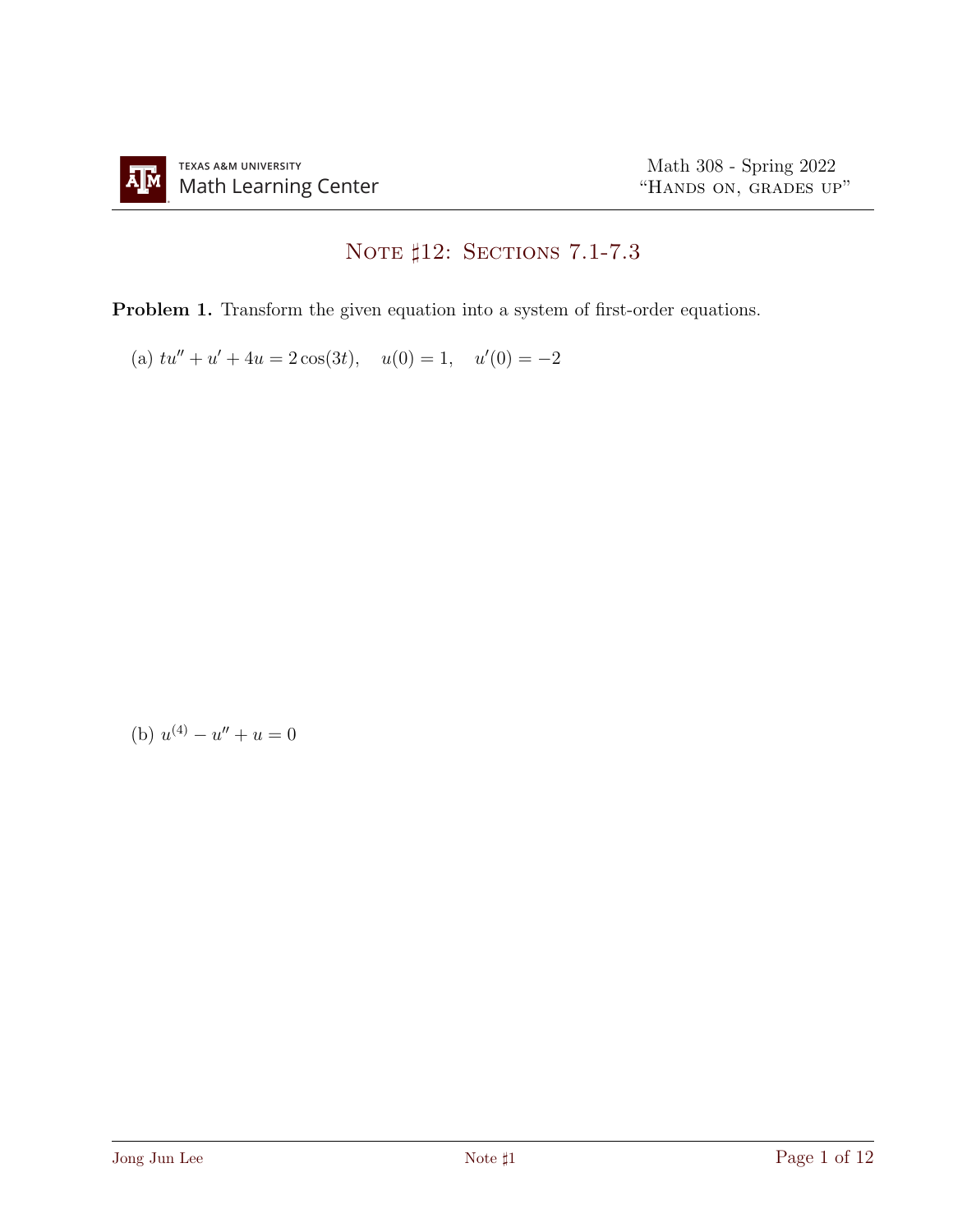**Problem 2.** Transform the given system into a single equation of second order and find  $x_1$  and  $x_2$ .

(a)  $x'_1 = -2x_1 + x_2$ ,  $x'_2 = x_1 - 2x_2$ 

(b) 
$$
x'_1 = 3x_1 - 2x_2
$$
,  $x'_2 = 2x_1 - 2x_2$ ,  $x_1(0) = 3$ ,  $x_2(0) = \frac{1}{2}$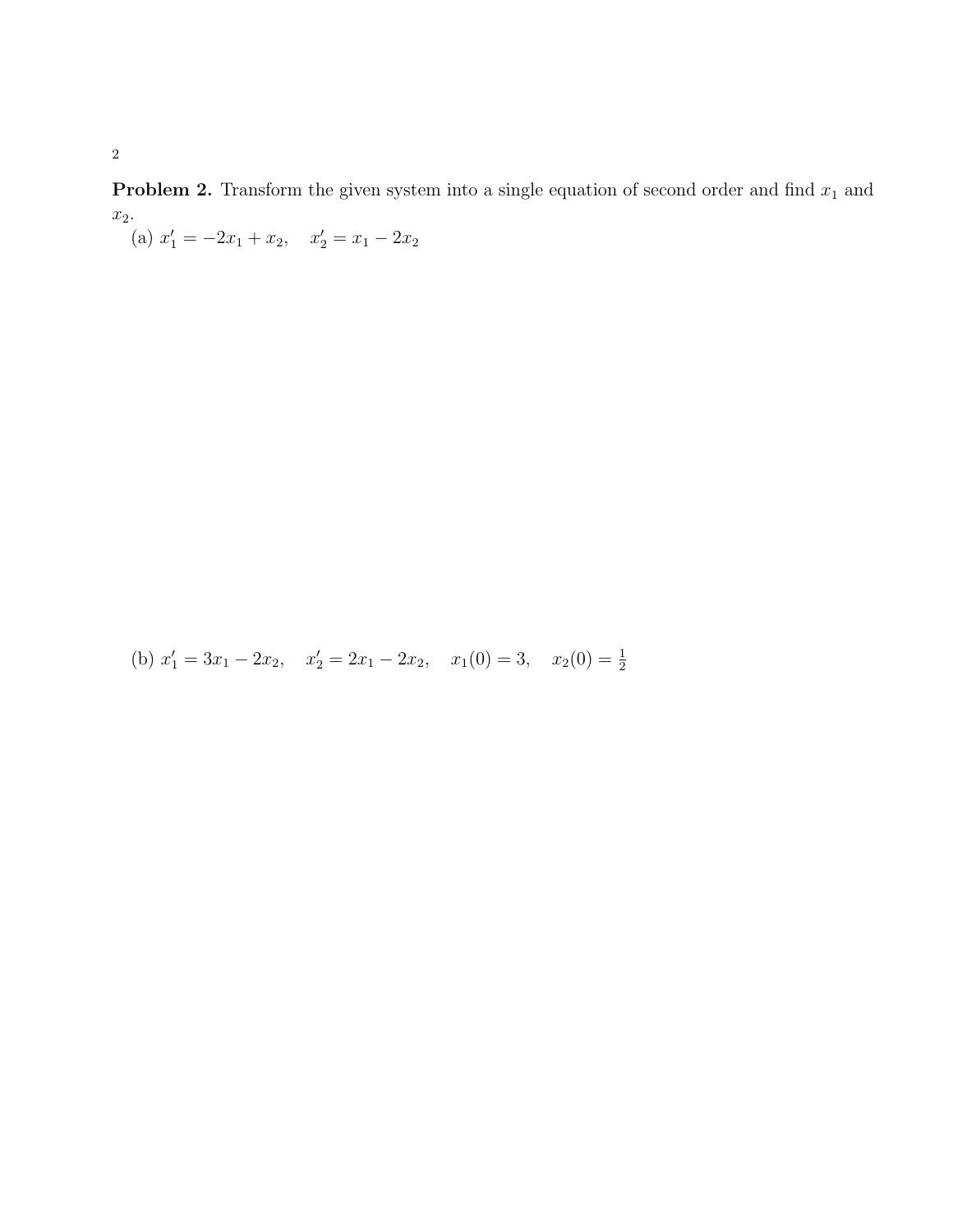**Problem 3.** If 
$$
\mathbf{A} = \begin{pmatrix} 1 & -2 \ 3 & 2 \end{pmatrix}
$$
 and  $\mathbf{B} = \begin{pmatrix} 4 & -2 \ -1 & 5 \end{pmatrix}$ , find  
(a)  $\mathbf{A}^T$  and  $\mathbf{B}^T$ 

(b) 
$$
\mathbf{A}^T + \mathbf{B}^T
$$
 and  $(\mathbf{A} + \mathbf{B})^T$ 

(c)  $2\mathbf{A} + \mathbf{B}$ 

(d)  $\mathbf{A} - 4\mathbf{B}$ 

(e) AB and BA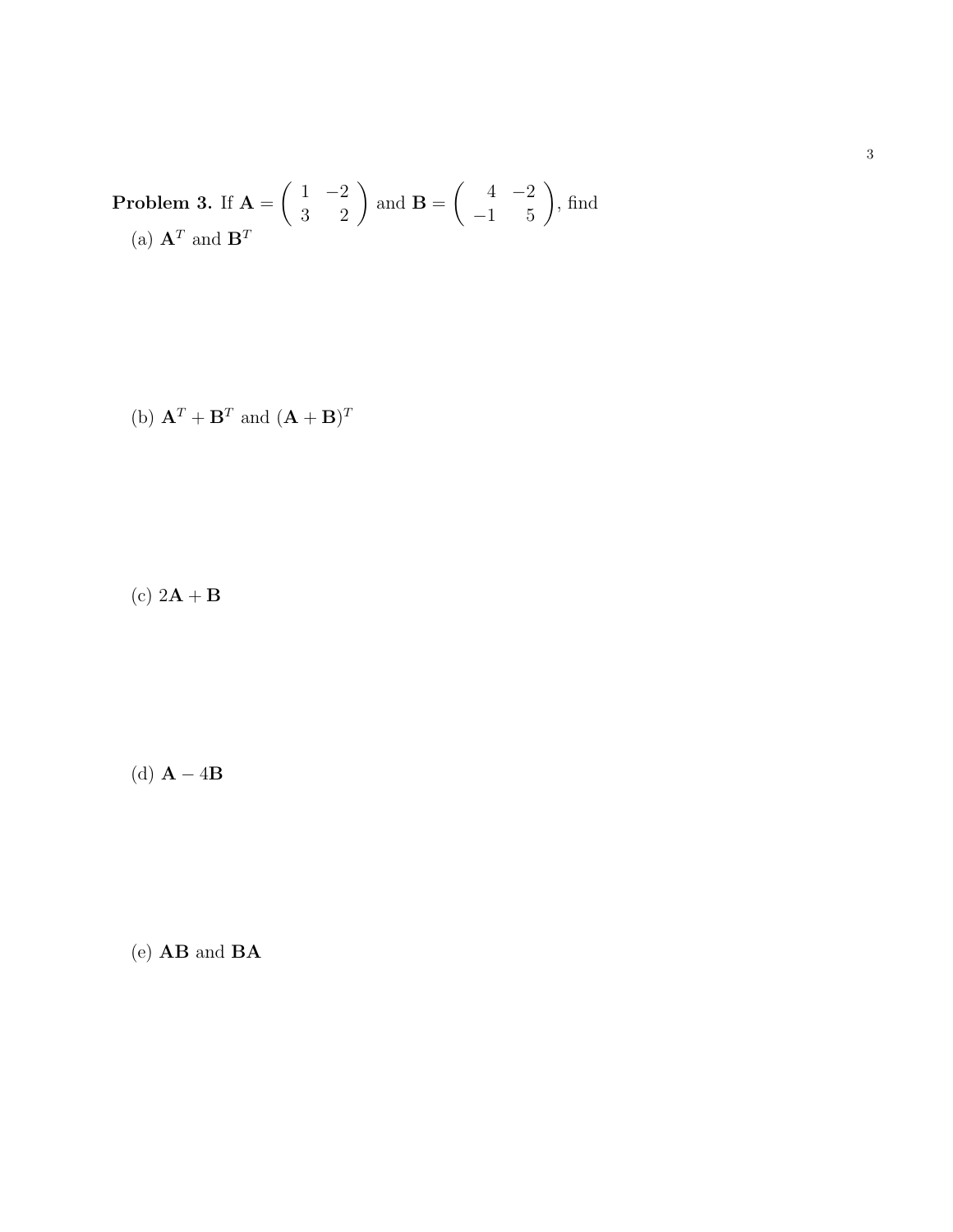**Problem 4.** If 
$$
\mathbf{A} = \begin{pmatrix} 1+i & -1+2i \\ 3+2i & 2-i \end{pmatrix}
$$
 and  $\mathbf{B} = \begin{pmatrix} i & 3 \\ 2 & -2i \end{pmatrix}$ , find  
(a)  $\mathbf{A} - 2\mathbf{B}$ 

(b)  $3\mathbf{A} + \mathbf{B}$ 

 $(c)$   $AB$ 

(d)  $\mathbf{BA}$ 

 $\sqrt{4}$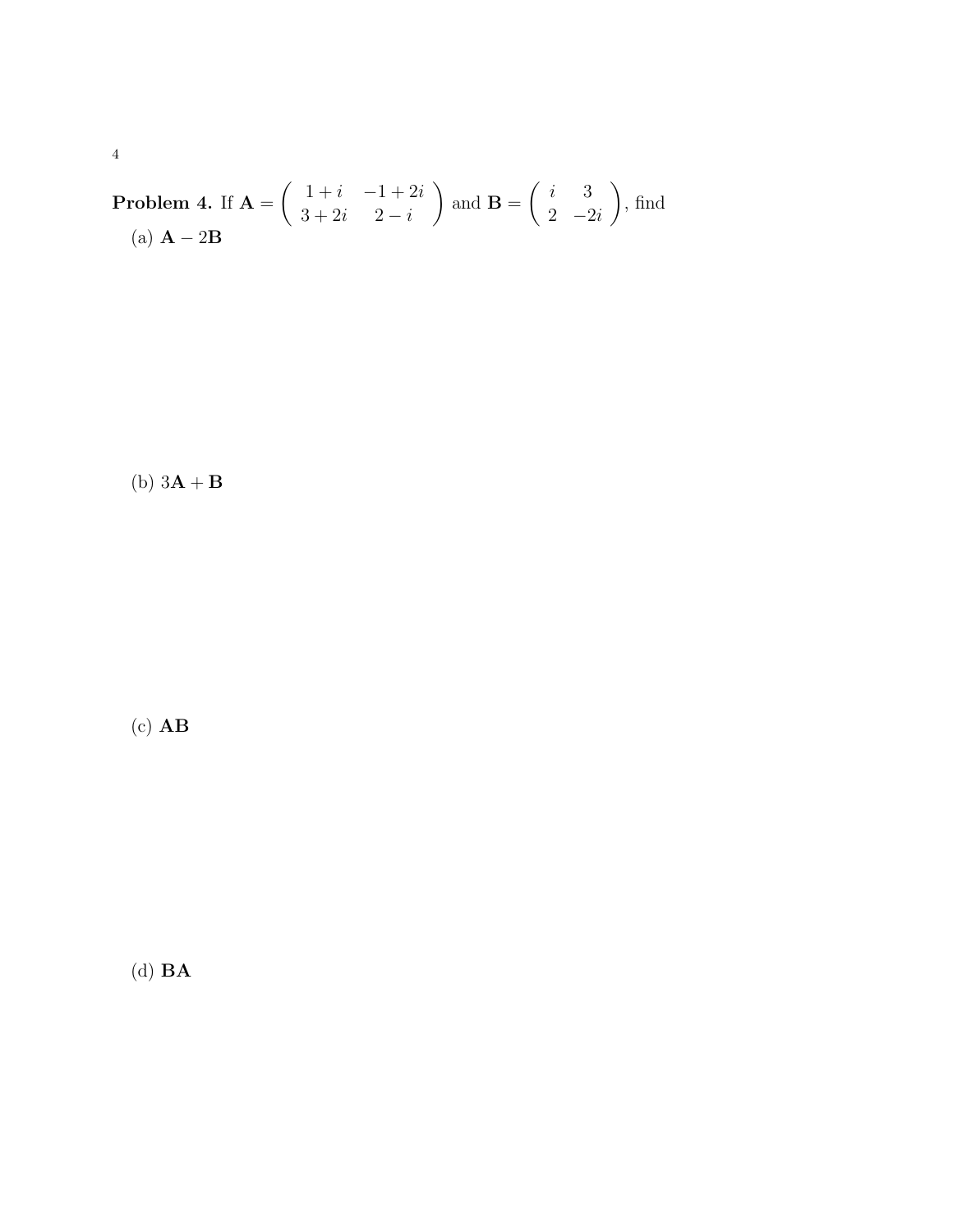Problem 5. If  $A =$  $\left(\begin{array}{cc} 1 & -2 \\ 0 & 2 \end{array}\right)$ , **B** =  $\begin{pmatrix} 4 & -2 \\ -1 & 0 \end{pmatrix}$ , **C** =  $\begin{pmatrix} 1 & 0 \\ 2 & 3 \end{pmatrix}$ ,  $\alpha = 2$ , and  $\beta = -1$ , check these useful identities: (a)  ${\bf A} + {\bf B} = {\bf B} + {\bf A}$ 

(b) 
$$
A + (B + C) = (A + B) + C
$$

(c) 
$$
\alpha(\mathbf{A} + \mathbf{B}) = \alpha \mathbf{A} + \alpha \mathbf{B}
$$

(d) 
$$
(\alpha + \beta)A = \alpha A + \beta A
$$

$$
(e) A(BC) = (AB)C
$$

$$
(f) \mathbf{A}(\mathbf{B} + \mathbf{C}) = \mathbf{A}\mathbf{B} + \mathbf{A}\mathbf{C}
$$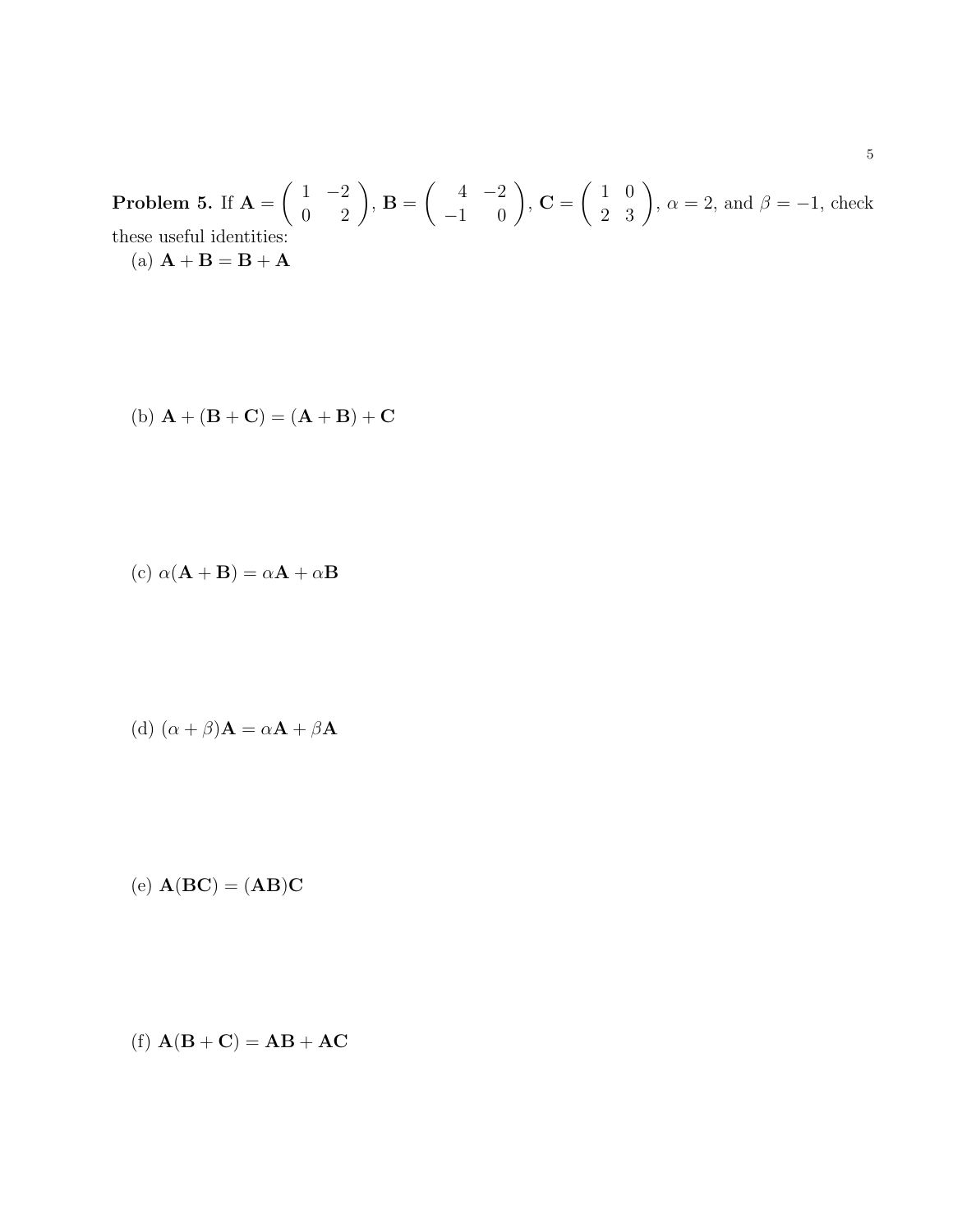**Problem 6.** Check if the matrix is singular. If the matrix is nonsingular, find its inverse. (a)  $\begin{pmatrix} 1 & 4 \\ -2 & 3 \end{pmatrix}$ 

$$
(b) \left(\begin{array}{cc} 3 & -1 \\ 6 & 2 \end{array}\right)
$$

$$
(c)\,\left(\begin{array}{cc}1&2\\2&4\end{array}\right)
$$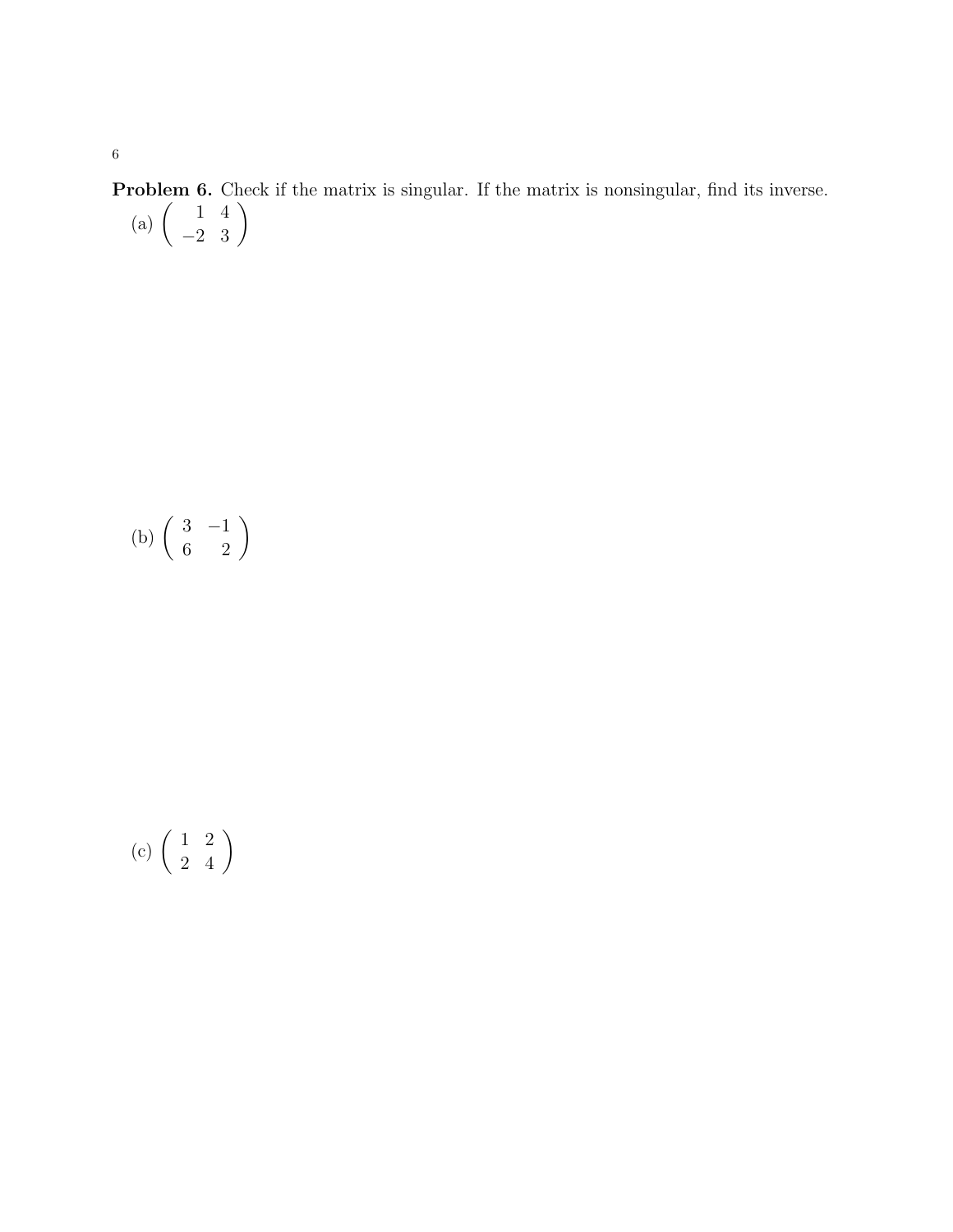**Problem 7.** If 
$$
\mathbf{A}(t) = \begin{pmatrix} e^t & 2e^{-t} \ 2e^t & e^{-t} \end{pmatrix}
$$
 and  $\mathbf{B}(t) = \begin{pmatrix} 2e^t & e^{-t} \ -e^t & 2e^{-t} \end{pmatrix}$ , find  
(a)  $\mathbf{A} + 3\mathbf{B}$ 

(b) AB

(c)  $\frac{d\mathbf{A}}{dt}$ 

(d)  $\int_0^1 \mathbf{A}(t) dt$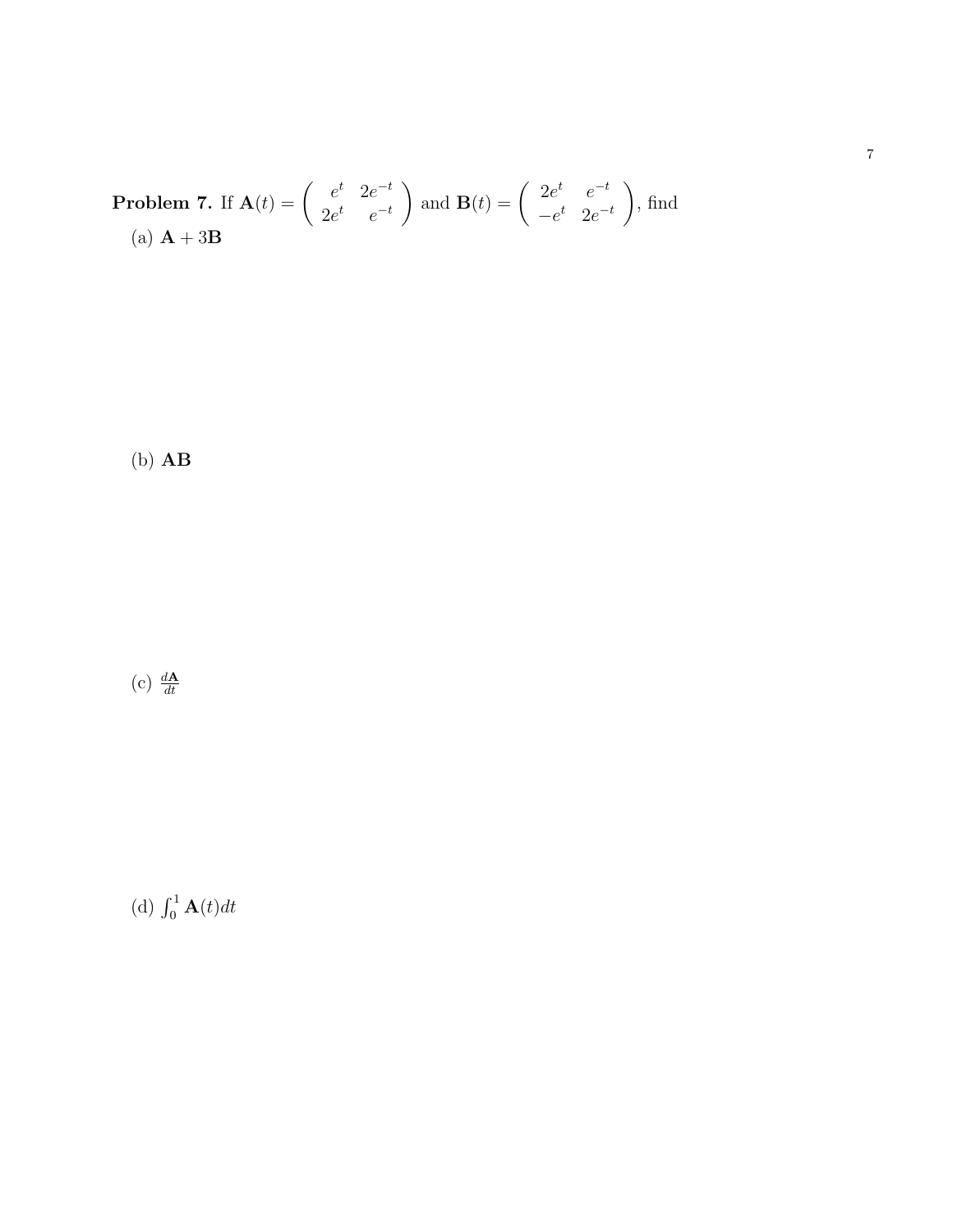Problem 8. Verify that the given vector/matrix satisfies the given differential equation.

(a) 
$$
\mathbf{x}' = \begin{pmatrix} 2 & -1 \\ 3 & -2 \end{pmatrix} \mathbf{x} + \begin{pmatrix} 1 \\ -1 \end{pmatrix} e^t, \mathbf{x} = \begin{pmatrix} (1+2t)e^t \\ 2te^t \end{pmatrix} = \begin{pmatrix} 1 \\ 0 \end{pmatrix} e^t + 2 \begin{pmatrix} 1 \\ 1 \end{pmatrix} te^t
$$

(b) 
$$
\Psi' = \begin{pmatrix} 1 & 1 \\ 4 & -2 \end{pmatrix} \Psi
$$
,  $\Psi(t) = \begin{pmatrix} e^{-3t} & e^{2t} \\ -4e^{-3t} & e^{2t} \end{pmatrix}$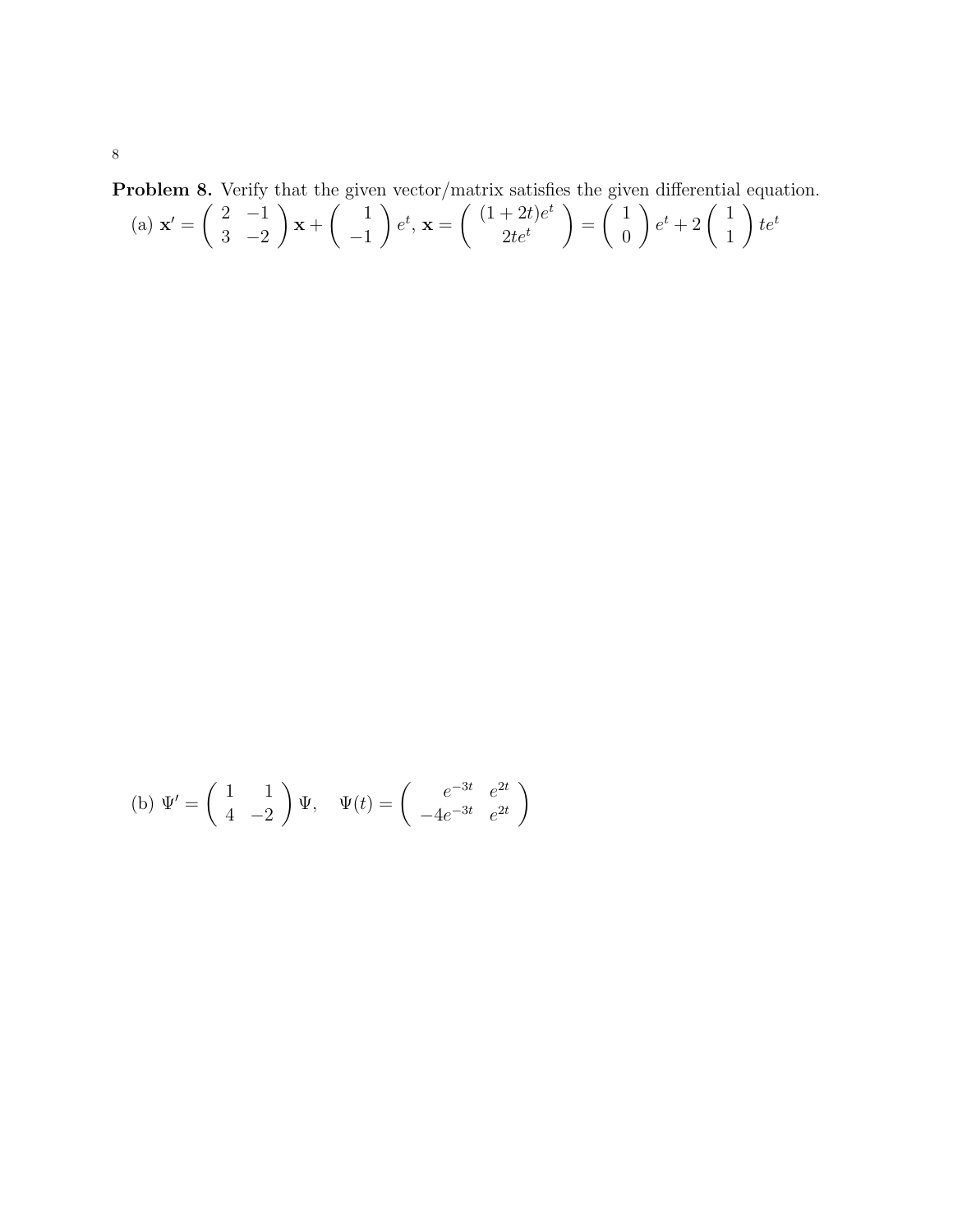Problem 9. Either solve the given system of equations, or else show that there is no solution. (a)  $x_1 + 2x_2 = 1$  $3x_1 - 2x_2 = 2$ 

(b) 
$$
\begin{aligned} x_1 + 2x_2 &= 2 \\ 2x_1 + 4x_2 &= 1 \end{aligned}
$$

(c) 
$$
x_1 + 2x_2 = 0
$$

$$
-x_1 - 2x_2 = 0
$$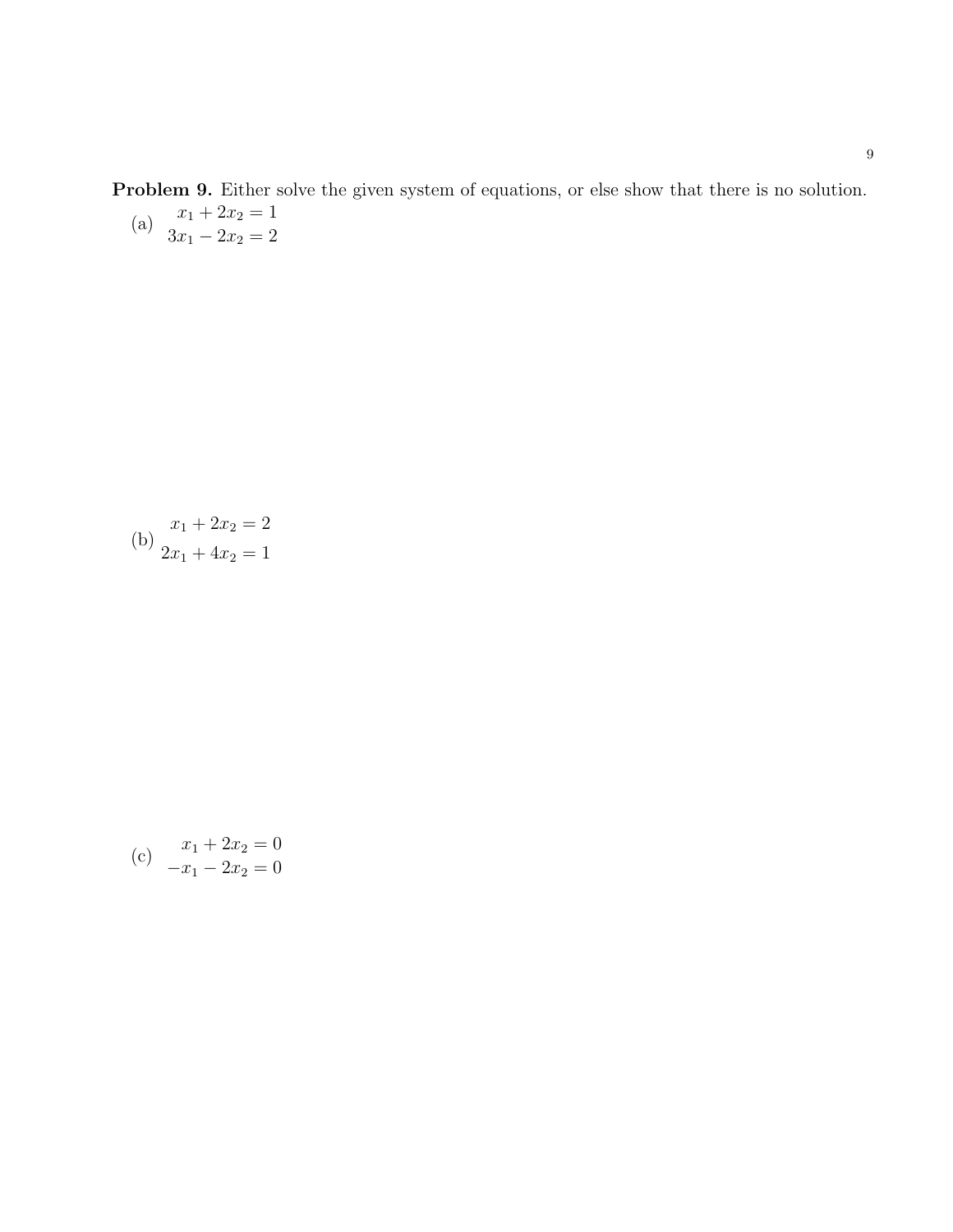Problem 10. Determine whether the members of the given set of vectors are linearly independent for  $-\infty < t < \infty$ . If they are linearly dependent, find the linear relation among them.

(a) 
$$
\mathbf{x}^{(1)}(t) = \begin{pmatrix} 1 \\ 2 \end{pmatrix}, \quad \mathbf{x}^{(2)}(t) = \begin{pmatrix} 4 \\ 3 \end{pmatrix}
$$

(b) 
$$
\mathbf{x}^{(1)}(t) = \begin{pmatrix} 2 \\ -1 \end{pmatrix}, \quad \mathbf{x}^{(2)}(t) = \begin{pmatrix} -4 \\ 2 \end{pmatrix}
$$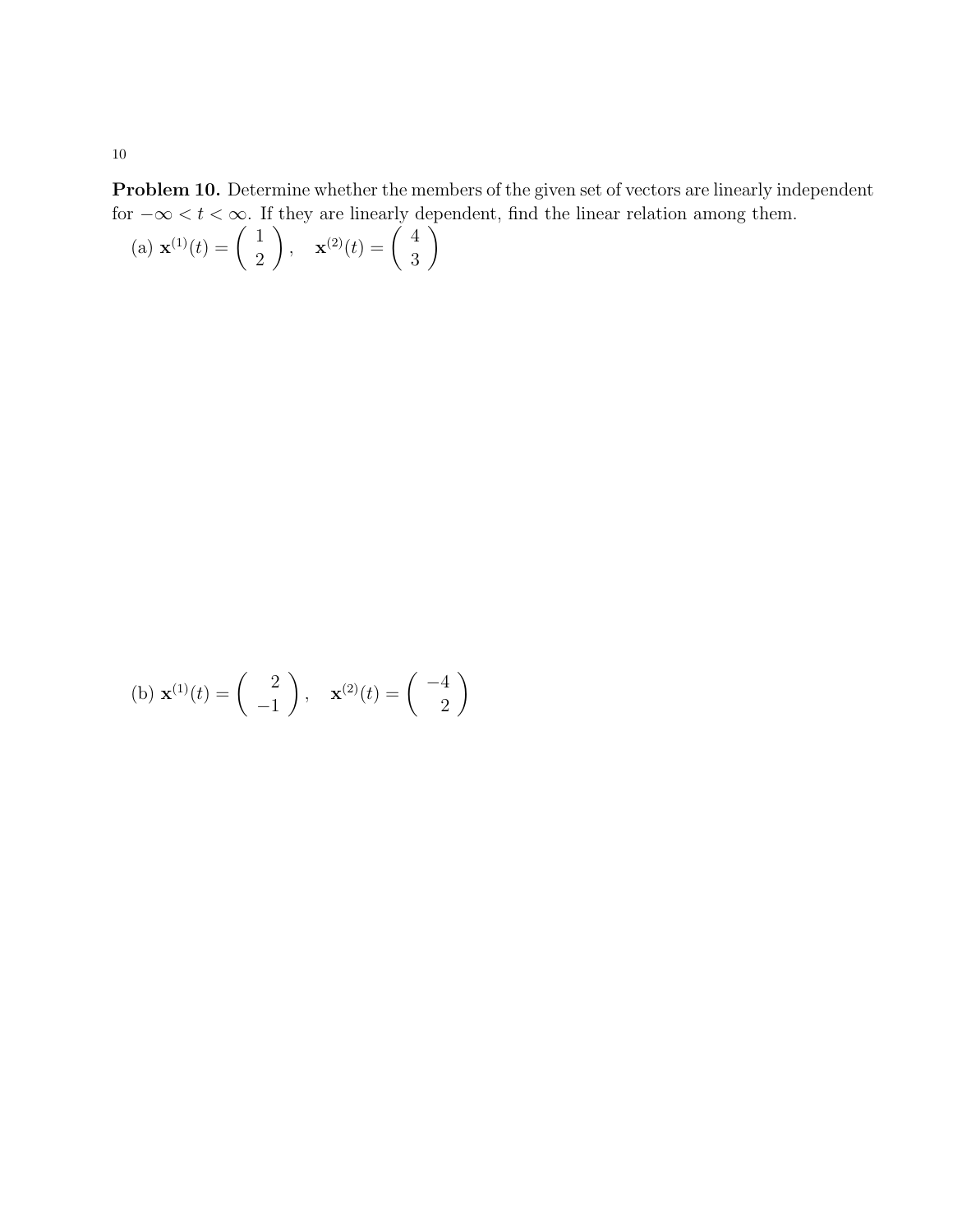**Problem 11.** Find all eigenvalues and eigenvectors of the given matrix.

(a)  $\begin{pmatrix} 5 & -1 \\ 3 & 1 \end{pmatrix}$